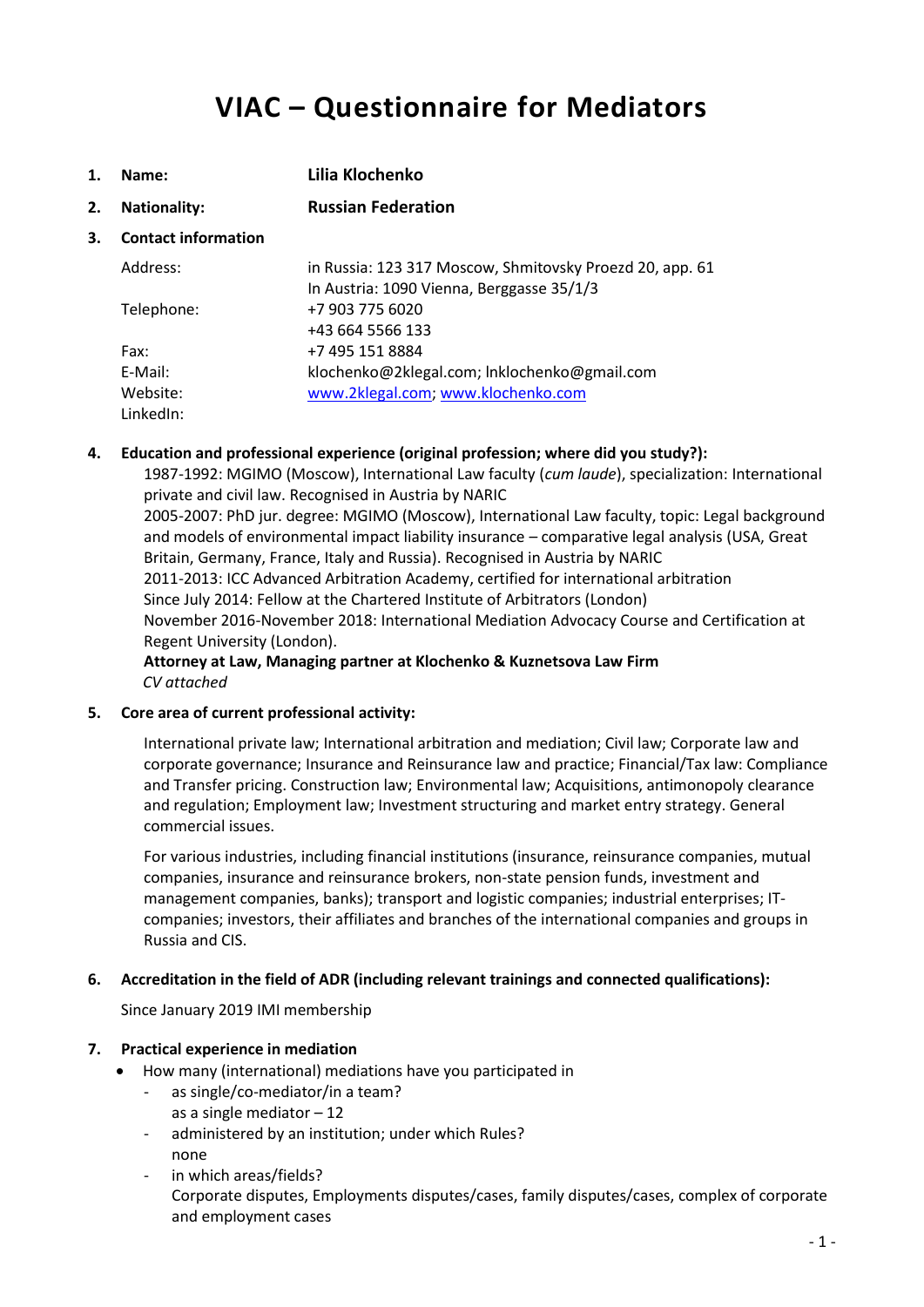- how complex (*please provide examples, participation of lawyers/experts*)?

Cases with single issue (employment cases, insurance cases) as well as the cases with multiissues (corporate and employment cases, insurance cases, multi-party reinsurance cases, family cases with property and non-property needs and interests for multi-national, multi-cultural families, etc.)

How often have you acted in a different function (e.g. consultant, expert)?

Very often

What other ADR-experience do you have?

As an arbitrator for institutional and ad-hoc arbitrations

### **8. Languages (including levels)**

Mother tongue: Russian, Ukrainian

Working languages (i.e. languages in which you have both a spoken and written command so that you may conduct mediation proceedings in this language): German (level C2), English (level C2), French (level B2), Polish (level B2)

Basic knowledge:

Education in MGIMO (Moscow), International Law faculty International Mediation Advocacy Course and Certification at Regent University (London) Courses at BRDGES Academy (on [P]reflections, Intercultural Communications in Conflict Resolution, Emotional Intelligence: A Critical Quality for Dispute Resolution, Cultural Dimensions in Multi-Cultures Dispute Resolutions)

## **9. Style of mediation**

*Where do you see yourself? Please tick box as appropriate or indicate your preferred style.* 



#### **INTERACTION DIMENSION**

*©* Alexander, Nadja (2011) "The Mediation Meta-Model - the realities of mediation practice," *ADR Bulletin*: Vol. 12: No. 6, Article 5. Available at[: http://epublications.bond.edu.au/adr/vol12/iss6/5;](http://epublications.bond.edu.au/adr/vol12/iss6/5) *see also here for a detailed description of the 6 mediation styles.* 

Depending on the case and/or situation the most preferred styles that I apply are expert advisory mediation or facilitative mediation or settlement mediation, or combination of them

### **10. Please describe aspects of your personality which could be interesting to clients you are going to mediate; what would former clients emphasize in your work?**

Aspects of my personality which could be interesting to clients are professionalism; ability to listen; analyzing, systematization and structuring skills; creativity; keen felling of justice and fairness; productive communication skills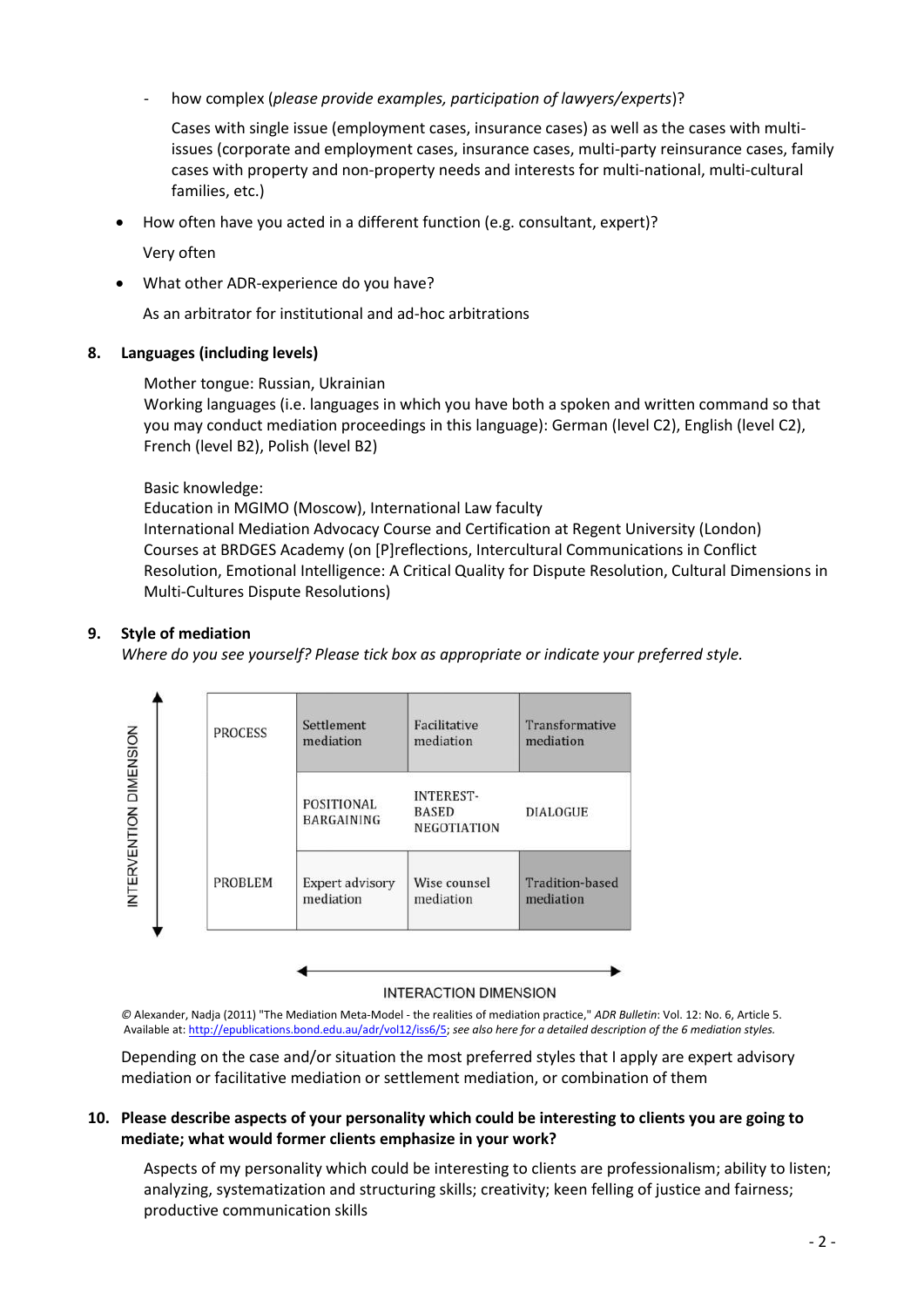The former clients emphasized in my work goal-oriented practice and tactics; professionalism; ability to examine and to explain the matter; ability to combine rational findings and intuition; intelligent manner in communication and negotiation process

### **11. Publications and other activities in ADR related matters (e.g. training sessions, seminars, conferences, articles and others):**

Legal Regulation of the Insurance Activity Journal - 2007 Global Legal Insights - Litigation & Dispute Resolution, 4-th edition, 2015, p.251-261 Chapter 25 – Russia. The International Comparative Legal Guide to: Insurance & Reinsurance 2017, 6th Edition, 2017, p. 149-154 (in co-author) Reinsurance in an Era of Sanctions. The International Comparative Legal Guide to: Insurance & Reinsurance 2018, 7th Edition, 2018, p. 27-29 (in co-author) Chapter 35 – Russia. The International Comparative Legal Guide to: Insurance & Reinsurance 2018, 7th Edition, 2018, p. 210-216 (in co-author) Regular publications in Arbitration.ru Qualification training for CIArb in Kazakhstan in 2015 Observer at UNCITRAL sessions for Working Group II and III since 2017 Regular speaker at arbitration and mediation conferences and forums

### **12. Memberships in mediation institutions / functions in mediation institutions/organizations:**

IMI membership

### **13. Special expertise or specializations (***please list a maximum of three***) in your ADR-practice:**

Insurance & reinsurance law and practice; Corporate law and related issues; Employment and Family law

#### **14. Soft Skills (e.g. intercultural competences):**

Good communicative and negotiating skills, creativity, critical thinking, good self-organization and self-control skills, high level of time-management, ability to work in a big or small team High degree of sense of responsibility Following courtesy and good manners principles Respect for culture of other people (my own family built more than 20 years ago is multi-cultural and multi-religious) Broad spectrum of basic and accompanying knowledge (for ex., five-year education for psychology in the modules based program of Prof. Dr. Tsvetkov)

### **15. How do you ensure your professional quality (e.g. coaching, practice supervision, etc.)?**

By self-education (I read a lot, in particular professional literature), by participating in seminars, webinars and other improving events & activities By coaching by business and psychological coacher in Russia By practice supervision by the wise tutors in Russia and Europe

#### **16. Date of birth:**

10.02.1969

I have completed this questionnaire to the above to the best of my knowledge and believe it is accurate. I understand that the above information will be used for VIAC's internal use and may be given to interested persons or may be published on VIAC's website.

Date and signature 27. February, 2020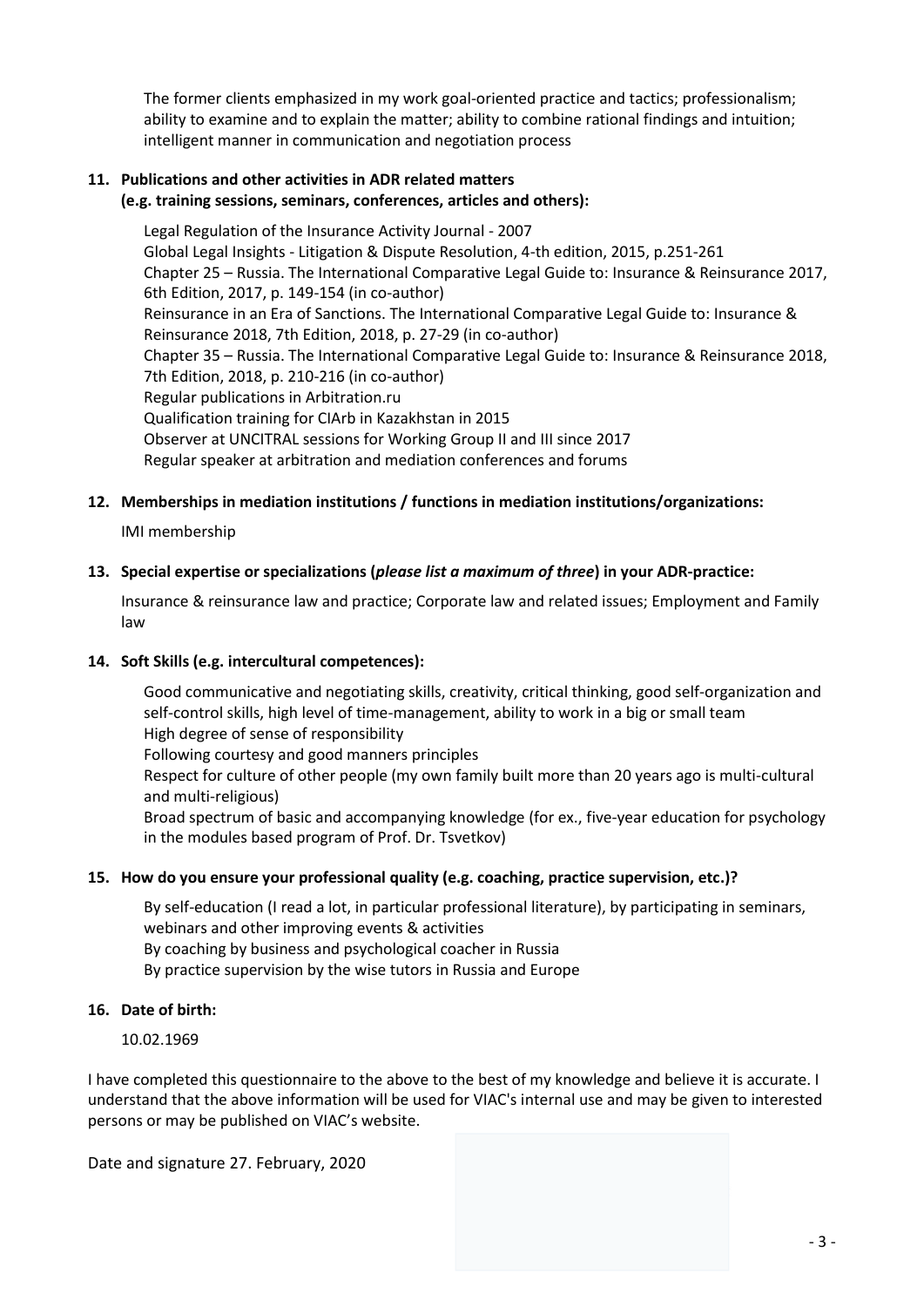# Klochenko Lilia Ph.D. jur., FCIArb, attorney, arbitrator, mediator



**Education:** holds a law and PhD degrees from International Law Faculty of the Moscow State Institute of International Relations *cum laude*, is a Fellow at the Chartered Institute of Arbitrators (London), is certified for international arbitration from the ICC Advanced Arbitration Academy and qualified for international mediation advocacy at Regent University (London). Lilia is Russian qualified attorney at law.

**Professional experience:** Lilia has unique practical experience in Russian and international insurance and reinsurance companies since 1991 (Cologne Re, Germany, Renaissance Insurance Group, Russia, Ingosstrakh IJSC, Russia), and since 2000 has been leading her private practice as legal advisor and attorney at law.

Lilia participated as an advisor in projects to enter the Russian market for the biggest insurers from Germany, Austria, the Czech Republic, the USA, the largest specialized insurers for export credit insurance of France, the Netherlands, Belgium, the largest reinsurers of France and Germany; in complex legal support of Russian subsidiaries of foreign investors; in international share sale and purchase transactions of insurance companies, construction industrial enterprises, IT technology and communication companies, restaurant, industrial and financial holdings; NPF restructuring; in the reorganization and foundation of international holdings with the participation of companies in the jurisdictions of Russia, Ukraine, Kazakhstan, Austria, Switzerland, Liechtenstein, Luxembourg, Great Britain, the Netherlands, Cyprus; acted as a legal advisor in the settlement of losses of varying degrees of complexity and scope in the electricity industry, metallurgy, operation of sea vessels, aviation and aircraft industry; she is a day-to-day attorney on a wide range of competencies for companies in various fields of activity and industries.

Lilia successfully represented clients in state arbitrazh courts of all instances, including the Supreme Court of the Russian Federation, i.a. in corporate disputes, tax disputes, antitrust disputes, appeal of transactions concluded under the foreign law, cross-border family disputes with an international element, recognition and enforcement of international arbitral awards, legal consulting on the arbitral awards enforcement procedure in Austria, Germany, France.

Lilia is a certified international arbitrator and focuses her practice on dispute resolution, including international and domestic arbitrations. Lilia acted both as a party representative or arbitrator, as an expert to the case or advisor to a party in dispute resolution conducted under DIS, ICC, LCIA, VIAC, ICAC, MAC, UNCITRAL Rules and pure ad-hoc proceedings as well as a mediator. Lilia has experience in successful mediation procedures in corporate, labor, family disputes, including the cross-border (Germany, Austria, France, Hong Kong) disputes.

Lilia is a native Russian and Ukrainian speaker, and also speaks English, German, French and Polish.

**Research and teaching:** Lilia is the author and co-author of several monographs, textbooks and study guides, the author of about 100 scientific and scientific-practical articles, a frequent speaker at national and international conferences, seminars and roundtables.